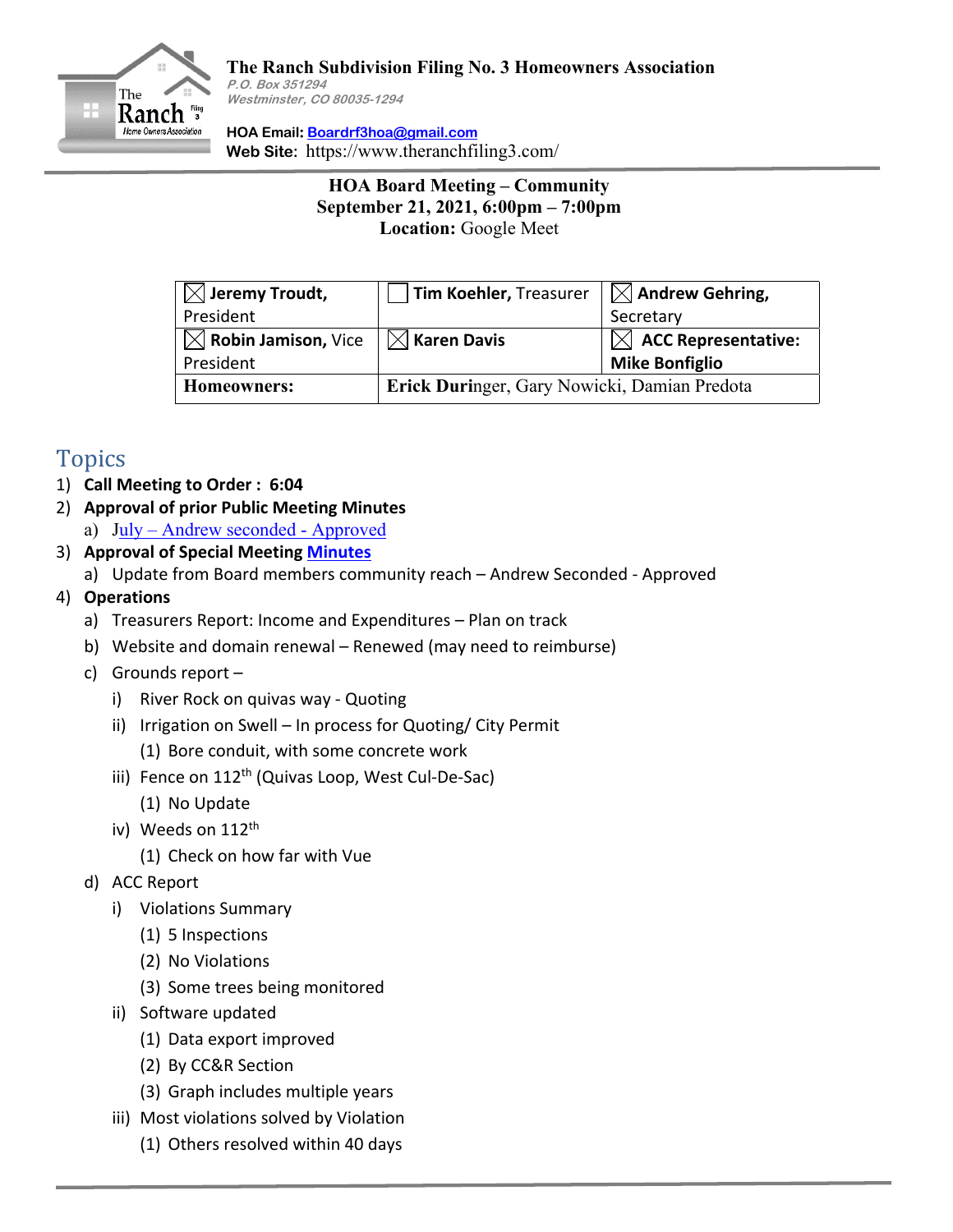

**HOA Email: Boardrf3hoa@gmail.com Web Site:** https://www.theranchfiling3.com/

- iv) Major Violator currently woking on front
	- (1) Need to on complaints about back yard
	- (2) Lien process investigated
	- (3) City of Westminster contacted
		- (a) Case number on file
	- (4) Two Board Members have stopped by
		- (a) No contact, but appears to be response
- v) Dumpster
	- (1) Should be on property
	- (2) City will allow variance on regulation
		- (a)  $\approx$ 3 Days
- vi) Yard on QL (West Cul-De-Sac)
	- (1) Looks better
	- (2) Further work needed
- vii) House cutdown tree (On QL loop, north side)
	- (1) Wood stacked, unsightly
- viii)Complaints are accepted bu not followed up on with the 'filer'
	- (1) PII and Confidentaility

## **5) New Business**

- a) Trash collection contract by HOA for all residents update
	- i) Flyers posted to residents
	- ii) E-Mail "blast" in process
	- iii) Formal Agenda Item to be added to Meeting
	- iv) Discussion on trash Service
		- (1) Resident offered to do a door-to-door campaign
	- v) Suggested additional communication
- b) Annual Meeting preparation
	- i) Confirm date/time
		- $(1)$  Oct 26<sup>th</sup>, 2021
		- (2) City Park Recreation Center
	- ii) Content
		- (1) Budget
		- (2) Votes
			- (a) Trash
			- (b) Board Members
	- iii) Signage
- c) Filing 1 request to City for fencing